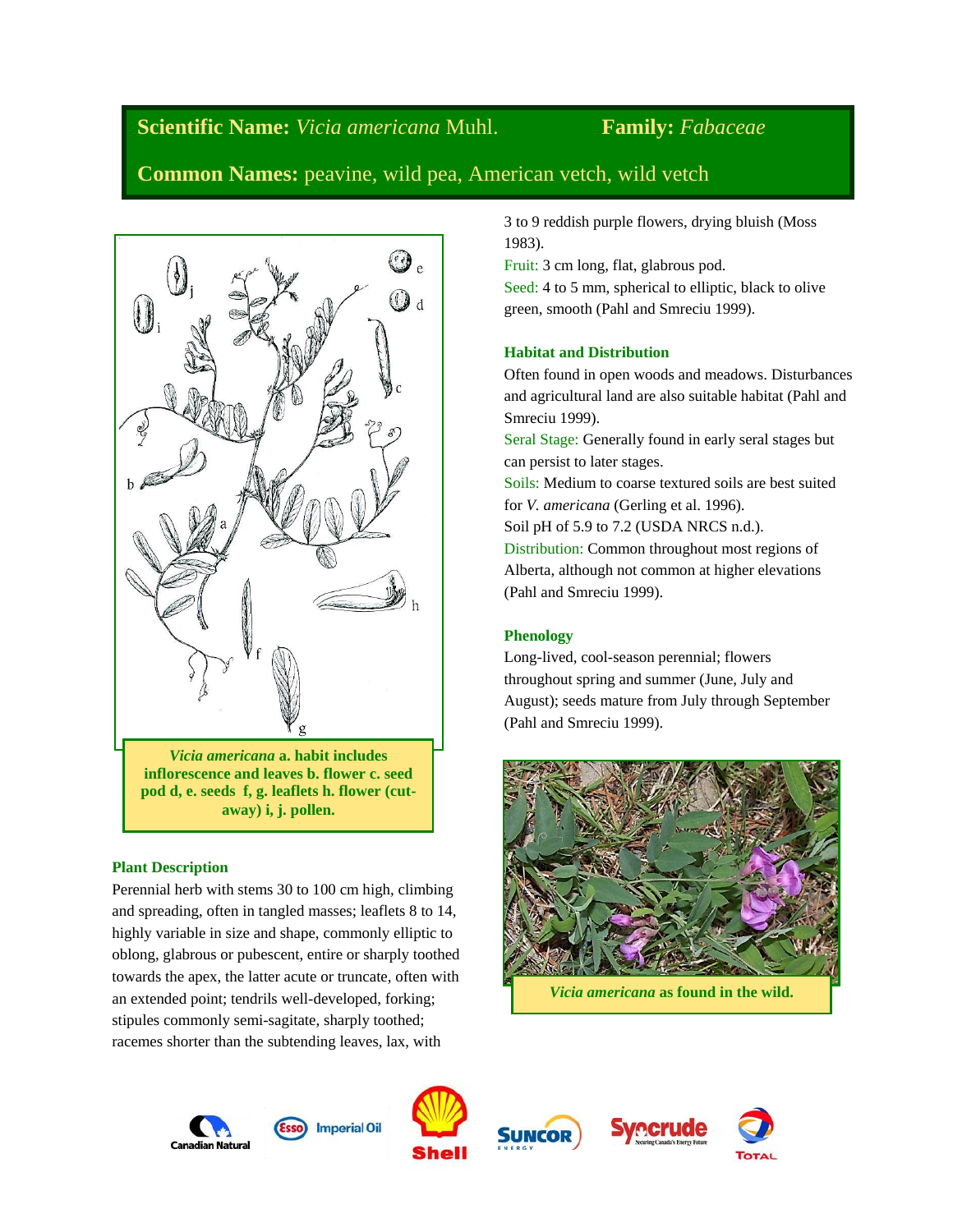

*Vicia americana* **in flower.**

# **Pollination**

Insect pollinated (Pahl and Smreciu 1999).

# **Seed Dispersal**

Seed scattered by dehiscent fruit, spraying seed a short distance (<5 m). Some animal dispersal.

## **Genetics**

2n=14 (Moss 1983).

# **Symbiosis**

Currah and Van Dyk (1986) reported root associations with vesicular arbuscular mycorrhizae. Also associated with rhizobial bacteria (Pahl and Smreciu 1999).

# **Seed Processing**

Collection: Collect pods by hand into paper bags. Seed Weight: 14.4 g/1,000 seeds (Gerling et al. 1996). 60 PLS/g (Hammermeister 1998). Average Seeds/Fruit: 4 to 7 (Plants for a Future n.d.). Harvest Dates: Late July or early August. Cleaning: Crush and screen material; winnow to remove remaining chaff. Use 8.5/64" round top screen with 1/15" round bottom screen (Pahl and Smreciu 1999).

Storage Behaviour: Orthodox (Royal Botanic Gardens Kew 2008).



Storage: Royal Botanic Gardens Kew (2008) suggests orthodox storage behaviour, i.e., seed can be dried









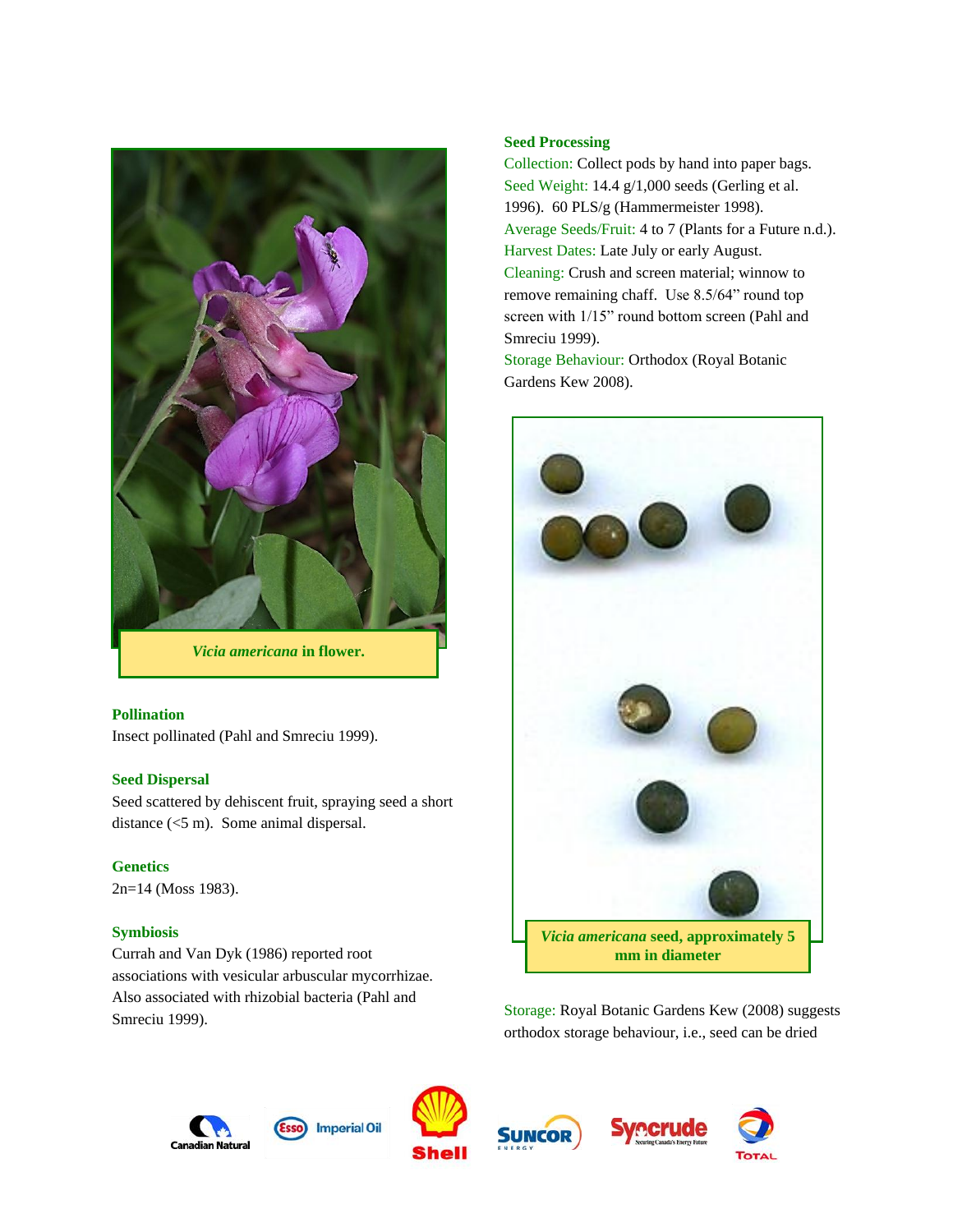without damage and thereby increase longevity over a wide range of storage environments. Longevity: No literature found.

#### **Propagation**

Natural Regeneration: From seed and vegetatively from creeping rhizomes (Coladonato 1993). Germination: 78% in 3 to 7 days if scarified; 75% in 14 days without scarification (Pahl and Smreciu 1999).

Pre-treatment: Mechanical scarification.

Direct Seeding: Some emergence has been observed from directly sown seed in northeastern Alberta. Planting Density: No literature found. Direct seeding recommended.

Seeding Rate: 100 to 150 seeds/m at 1 cm depth (Pahl and Smreciu 1999).

Vegetative Propagation: Rhizome cuttings are suggested by Pahl and Smreciu (1999).

#### **Aboriginal/Food Uses**

Food: Young shoots may be cooked and eaten. The tender seeds, mature seeds and immature pods can all be used in cooking (Plants for a Future n.d., Royer and Dickinson 1996). Some sources have indicated the seeds may be poisonous (Royer and Dickinson 1996).

Medicinal: Leaves can be applied to spider bites, or an infusion of crushed leaves in a bath can treat soreness (Plants for a Future n.d.).

#### **Wildlife/Forage Usage**

Wildlife: Excellent forage value (Gerling et al. 1996).

Livestock: High nutritional levels, protein content averaging 20% in the summer (Tannas 1997). May aid in success of associated shrubs (Schellenber and Banerjee 2002).

Grazing Response: A decreaser, disappearing from abused rangeland due to both high palatability and poor resistance to close grazing and trampling (Tannas 1997).

### **Reclamation Potential**

Provides some erosion control (Gerling et al. 1996), colonizes disturbed sites (Pahl and Smreciu 1999), and highly drought tolerant (USDA NRCS n.d.). Has been established on disturbed alpine rangelands and used on revegetated coal-mines and road sides (Coladonato 1993).

As a legume it has good nitrogen fixation potential for improving soil nutrient conditions (BrettYoung n.d.).

#### **Commercial Resources**

Availability: Seed is commercially available from a few sources in Alberta (ANPC 2010). Cultivars: None are known. Uses: The stem can be used for string (Plants for a Future n.d.).

#### **Notes**

*Vicia americana* is listed as 92% intact (less occurrences than expected) in the Alberta oil sands region (Alberta Biodiversity Monitoring Institute 2014).

#### **Photo Credits**

Photos1 & 2: Walter Siegmund @ Wiki media Commons 2013.

Photo 3: Wild Rose Consulting, Inc.

Line Diagram: John Maywood, used by permission of Bruce Peel Special Collections, University of Alberta.

### **References**

Alberta Biodiversity Monitoring Institute, 2014. The status of biodiversity in the oil sands region of Alberta. Alberta Biodiversity Monitoring Institute, Edmonton, Alberta. 47 pp. [http://www.abmi.ca/FileDownloadServlet?filename=](http://www.abmi.ca/FileDownloadServlet?filename=The%20Status%20of%20Biodiversity%20in%20the%20Oil%20Sands%20Region%20of%20Alberta_2014_Supplemental%20Report.docx&dir=REPORTS_UPLOAD) [The%20Status%20of%20Biodiversity%20in%20the](http://www.abmi.ca/FileDownloadServlet?filename=The%20Status%20of%20Biodiversity%20in%20the%20Oil%20Sands%20Region%20of%20Alberta_2014_Supplemental%20Report.docx&dir=REPORTS_UPLOAD) [%20Oil%20Sands%20Region%20of%20Alberta\\_201](http://www.abmi.ca/FileDownloadServlet?filename=The%20Status%20of%20Biodiversity%20in%20the%20Oil%20Sands%20Region%20of%20Alberta_2014_Supplemental%20Report.docx&dir=REPORTS_UPLOAD) 4 Supplemental%20Report.docx&dir=REPORTS\_U [PLOAD](http://www.abmi.ca/FileDownloadServlet?filename=The%20Status%20of%20Biodiversity%20in%20the%20Oil%20Sands%20Region%20of%20Alberta_2014_Supplemental%20Report.docx&dir=REPORTS_UPLOAD) [Last accessed June 16, 2014].

ANPC (Alberta Native Plant Council), 2010. Native Plant Source List.